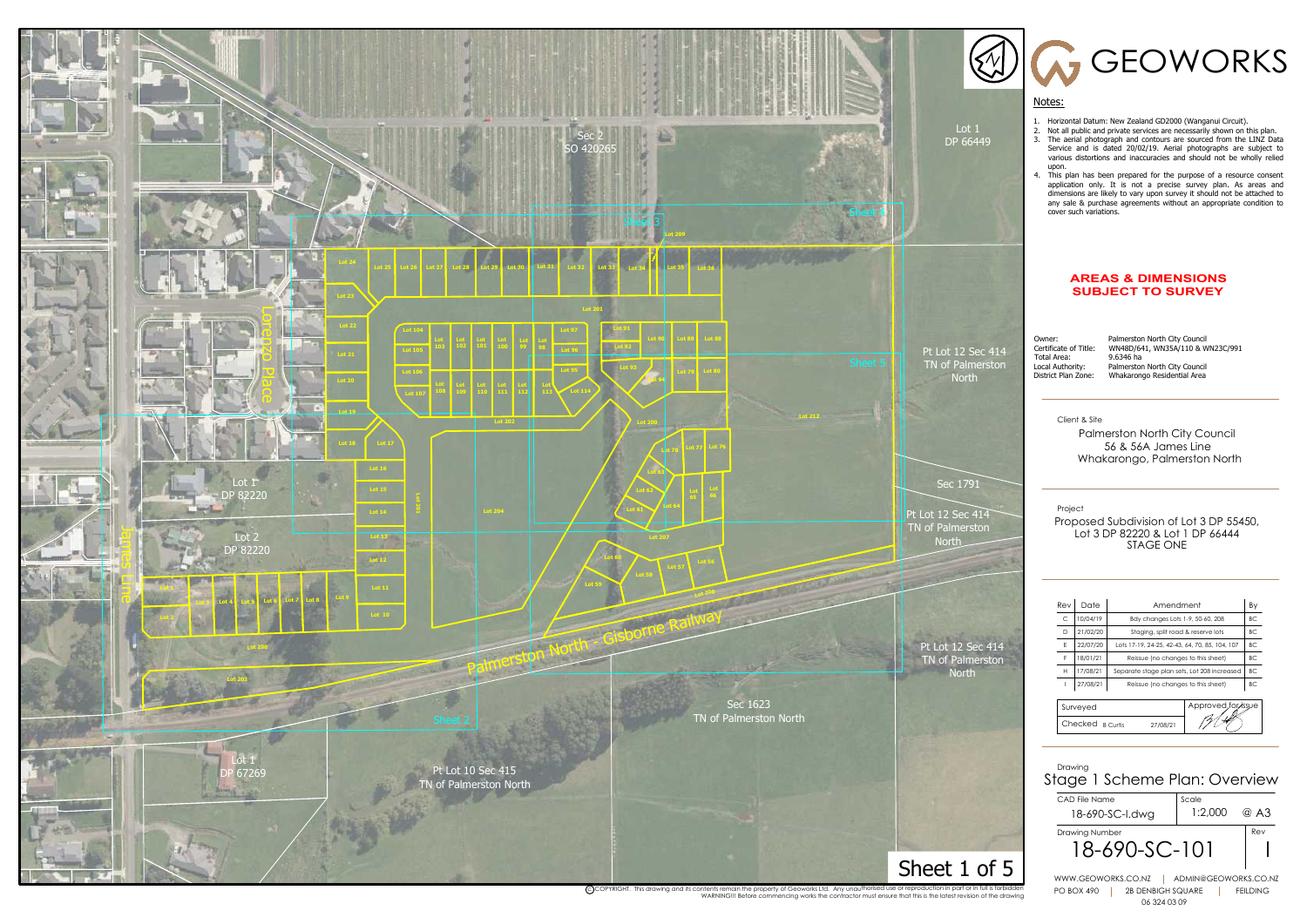

Project

Client & Site

# **To Vest as Reserve SUBJECT TO SURVEY AREAS & DIMENSIONS**

Total Area:<br>1.634 Authority:

Owner: Palmerston North City Council<br>Certificate of Title: WN48D/641, WN35A/110 & W WN48D/641, WN35A/110 & WN23C/991<br>9.6346 ha Local Authority: Palmerston North City Council Whakarongo Residential Area



Palmerston North City Council 56 & 56A James Line Whakarongo, Palmerston North

Proposed Subdivision of Lot 3 DP 55450, Lot 3 DP 82220 & Lot 1 DP 66444 STAGE ONE

| Surveyed         |        |  |
|------------------|--------|--|
| Checked B Curtis | 708721 |  |

## Notes:

| Date     | Amendment                                              |                     |  |  |
|----------|--------------------------------------------------------|---------------------|--|--|
| 21/02/20 | Staging, split road & reserve lots                     |                     |  |  |
| 22/07/20 | Lots 17-19                                             |                     |  |  |
| 18/01/21 | Lots 1, 2 & 8 nett areas, easement widths              |                     |  |  |
| 27/05/21 | Lot 2 - additional SW easement                         |                     |  |  |
| 17/08/21 | Separate stage plan sets                               |                     |  |  |
| 27/08/21 | Lot areas to nearest m <sup>2</sup> (removed rounding) |                     |  |  |
|          |                                                        |                     |  |  |
|          |                                                        | Annroved for seu le |  |  |

- 1. Horizontal Datum: New Zealand GD2000 (Wanganui Circuit).
- 2. Not all public and private services are necessarily shown on this plan. 3. This plan has been prepared for the purpose of a resource consent application only. It is not a precise survey plan. As areas and dimensions are likely to vary upon survey it should not be attached to any sale & purchase agreements without an appropriate condition to cover such variations.

GEOWORKS

| Proposed Easements                  |       |                             |                              |
|-------------------------------------|-------|-----------------------------|------------------------------|
| Purpose                             | Shown | Servient<br>(Burdened Land) | Dominant<br>(Benefited Land) |
| Right to Drain<br>Water.            | А     | Lot 8                       | Lots $1 & 2$<br>DP 82220     |
| Right to Drain<br>Water (in gross). | G     | Lot 2                       | <b>PNCC</b>                  |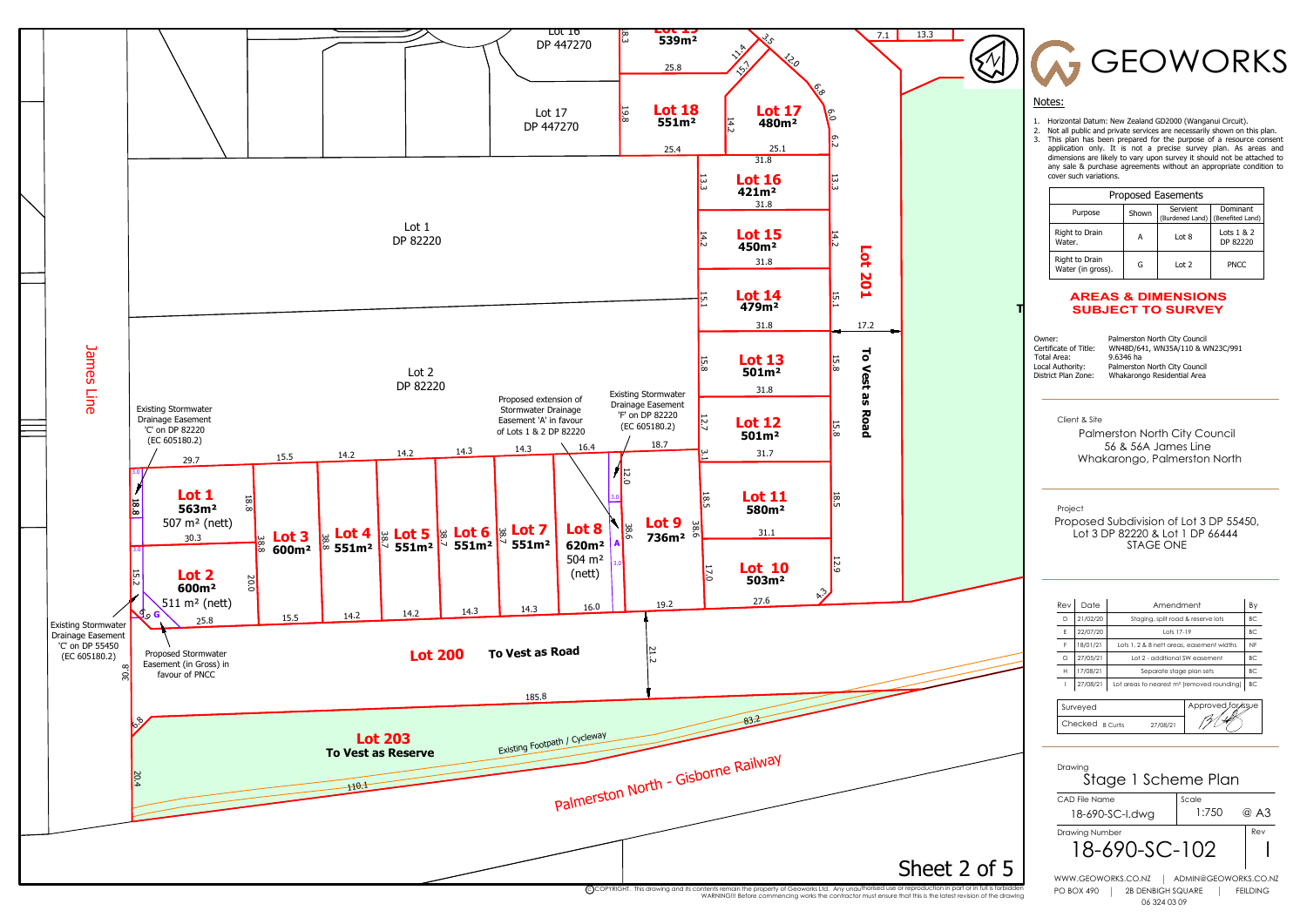

|                                    | GEOWORKS                                                                                                                                                                                                                                                                                                                                                                                                                                                                |                 |
|------------------------------------|-------------------------------------------------------------------------------------------------------------------------------------------------------------------------------------------------------------------------------------------------------------------------------------------------------------------------------------------------------------------------------------------------------------------------------------------------------------------------|-----------------|
| 4.5                                | Notes:                                                                                                                                                                                                                                                                                                                                                                                                                                                                  |                 |
|                                    | 1.<br>Horizontal Datum: New Zealand GD2000 (Wanganui Circuit).<br>Not all public and private services are necessarily shown on this plan.<br>2.<br>This plan has been prepared for the purpose of a resource consent<br>3.<br>application only. It is not a precise survey plan. As areas and<br>dimensions are likely to vary upon survey it should not be attached to<br>any sale & purchase agreements without an appropriate condition to<br>cover such variations. |                 |
|                                    |                                                                                                                                                                                                                                                                                                                                                                                                                                                                         |                 |
| 20.4                               | <b>AREAS &amp; DIMENSIONS</b><br><b>SUBJECT TO SURVEY</b>                                                                                                                                                                                                                                                                                                                                                                                                               |                 |
| ot 90<br>74m <sup>2</sup>          | Owner:<br>Palmerston North City Council<br>WN48D/641, WN35A/110 & WN23C/991<br>Certificate of Title:<br>9.6346 ha<br>Total Area:<br>Local Authority:<br>Palmerston North City Council<br>District Plan Zone:<br>Whakarongo Residential Area                                                                                                                                                                                                                             |                 |
| 20.4                               |                                                                                                                                                                                                                                                                                                                                                                                                                                                                         |                 |
| 13.3<br>GП<br>üп                   | Client & Site<br>Palmerston North City Council<br>56 & 56A James Line<br>Whakarongo, Palmerston North                                                                                                                                                                                                                                                                                                                                                                   |                 |
| ot 9<br>56m <sup>2</sup>           |                                                                                                                                                                                                                                                                                                                                                                                                                                                                         |                 |
|                                    | Project<br>Proposed Subdivision of Lot 3 DP 55450,<br>Lot 3 DP 82220 & Lot 1 DP 66444<br>STAGE ONE                                                                                                                                                                                                                                                                                                                                                                      |                 |
| UO.                                |                                                                                                                                                                                                                                                                                                                                                                                                                                                                         |                 |
| <b>Road</b>                        | Date<br>Rev<br>Amendment                                                                                                                                                                                                                                                                                                                                                                                                                                                | Вy              |
|                                    | C<br>10/04/19<br>Reissue (no changes to this sheet)<br>21/02/20<br>D<br>Staging, split road & reserve lots                                                                                                                                                                                                                                                                                                                                                              | ВC<br>ВC        |
|                                    | Ε<br>22/07/20<br>Lots 17-19, 24-25, 104, 107, 202, 204                                                                                                                                                                                                                                                                                                                                                                                                                  | ВC              |
|                                    | F<br>18/01/21<br>Reissue (no changes to this sheet)<br>н<br>17/08/21<br>Separate stage plan sets                                                                                                                                                                                                                                                                                                                                                                        | ВC<br>ВC        |
|                                    | L<br>27/08/21<br>Lot areas to nearest m <sup>2</sup> (removed rounding)                                                                                                                                                                                                                                                                                                                                                                                                 | ВC              |
| Dτ                                 | Approved for issue<br>Surveyed<br>Checked B Curtis<br>27/08/21                                                                                                                                                                                                                                                                                                                                                                                                          |                 |
| 00m <sup>2</sup>                   |                                                                                                                                                                                                                                                                                                                                                                                                                                                                         |                 |
| :9                                 | Drawing<br>Stage 1 Scheme Plan                                                                                                                                                                                                                                                                                                                                                                                                                                          |                 |
|                                    | <b>CAD File Name</b><br>Scale                                                                                                                                                                                                                                                                                                                                                                                                                                           |                 |
|                                    | 1:750<br>18-690-SC-I.dwg                                                                                                                                                                                                                                                                                                                                                                                                                                                | @ A3            |
|                                    | Drawing Number<br>18-690-SC-103                                                                                                                                                                                                                                                                                                                                                                                                                                         | Rev             |
| f 5<br>is forbidden<br>the drawing | WWW.GEOWORKS.CO.NZ<br>ADMIN@GEOWORKS.CO.NZ<br><b>PO BOX 490</b><br><b>2B DENBIGH SQUARE</b><br>06 324 03 09                                                                                                                                                                                                                                                                                                                                                             | <b>FEILDING</b> |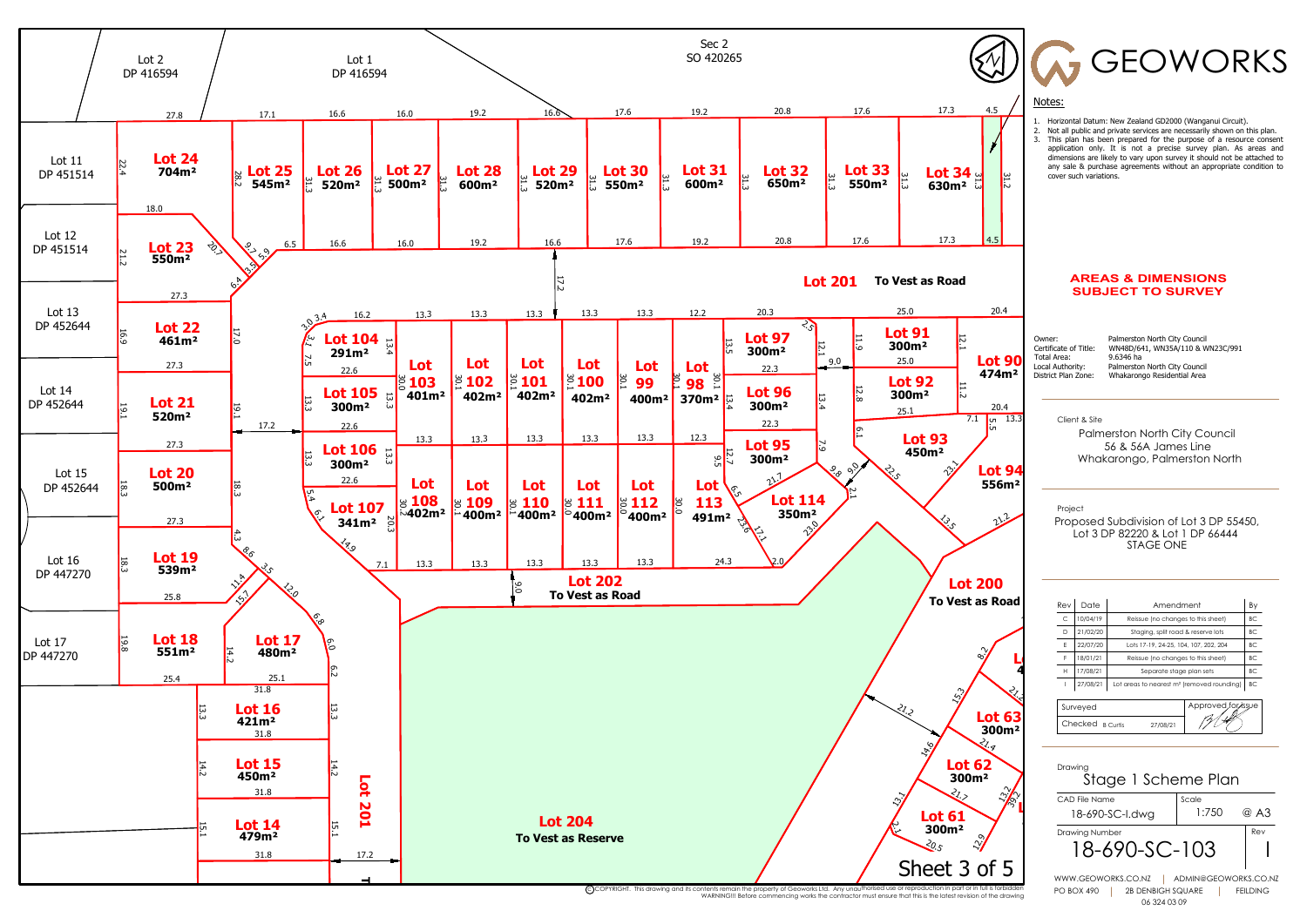

C)COPYRIGHT. This drawing and its contents remain the property of Geoworks Ltd. Any unauthorised use or reproduction in part or in full is forbidden<br>WARNING!!! Before commencing works the contractor must ensure that this i